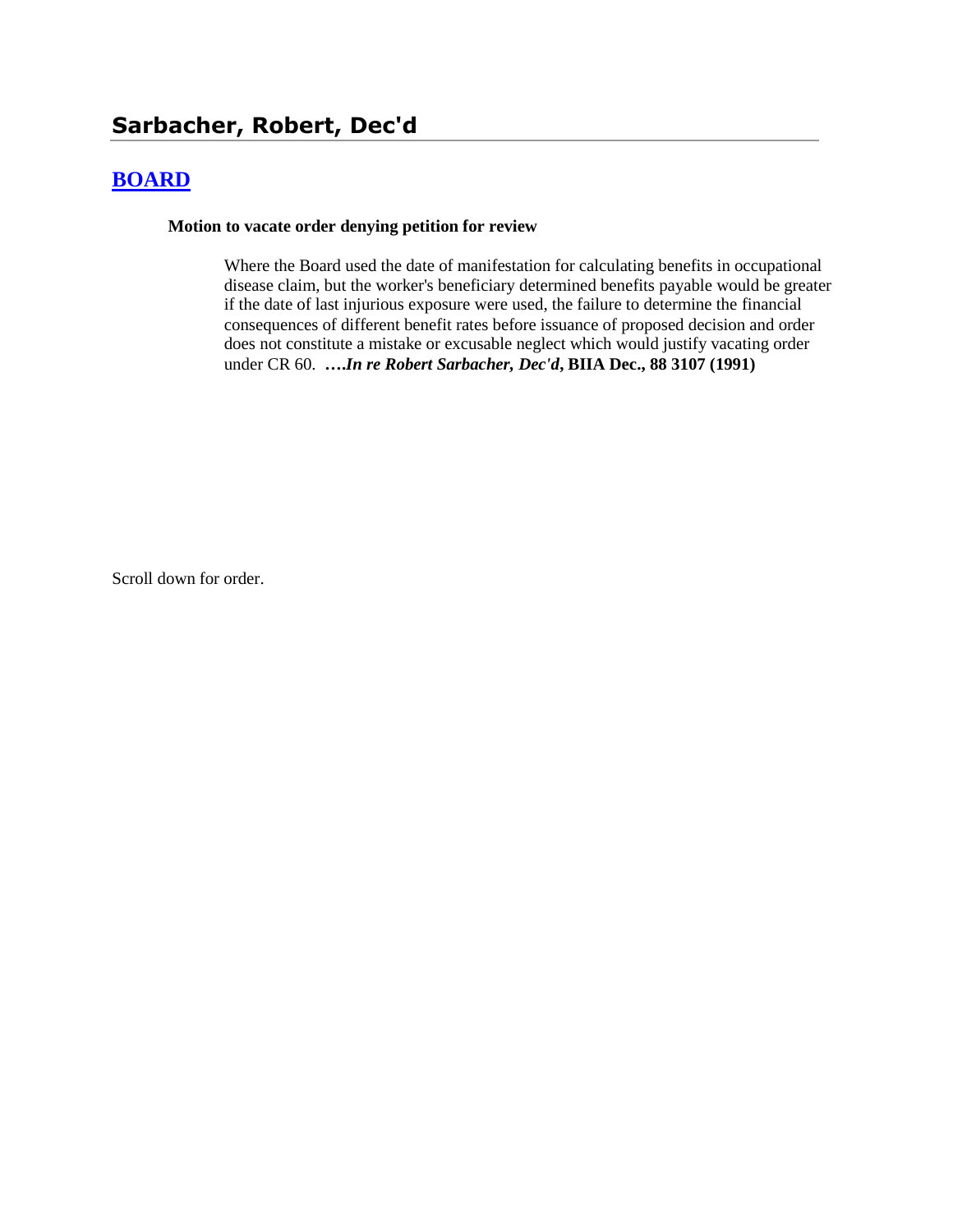# **BEFORE THE BOARD OF INDUSTRIAL INSURANCE APPEALS STATE OF WASHINGTON**

**IN RE: ROBERT A. SARBACHER, DEC'D ) DOCKET NO. 88 3107 ) CLAIM NO. K-604283 ) DECISION AND ORDER**

APPEARANCES:

Robert A. Sarbacher, Dec'd. and Marlys Sarbacher, Widow Petitioner, by Levinson, Friedman, Vhugen, Duggan, Bland & Horowitz, per William D. Hochberg

Employer, Various, by None

Department of Labor and Industries The Attorney General, per Lisa Vincler and Nancy Thygesen Day, Assistants, and Laurel Anderson, Paralegal

This is an appeal filed by the claimant, Robert A. Sarbacher, deceased, on October 17, 1988, from an order of the Department of Labor and Industries dated October 11, 1988. The order adhered to the provisions of an order dated August 31, 1988, which allowed the claim for malignant mesothelioma resulting from occupational exposure to asbestos fibers, provided that the date of last injurious exposure and date of injury for compensation purposes was determined to be June 30, 1974, with the average monthly wage paid at the time equal to \$850.85, denied responsibility for claimant's condition diagnosed as bullous emphysema as unrelated to the exposure for which the claim was filed, and provided that the claim would remain open for authorized treatment and action as indicated. Motion to vacate Order Denying Petition for Review and cross motion for sanctions and reprimand **DENIED**.

# **PROCEDURAL HISTORY.**

This matter is before the Board on a motion by the widow petitioner, Marlys Sarbacher, to vacate our October 30, 1989 Order Denying Petition for Review.

The sole issue raised by this appeal was whether the compensation benefits paid in this claim should be paid based on the wages earned by the worker on the "date of last injurious exposure" or the date his disability from such exposure became "manifest".

1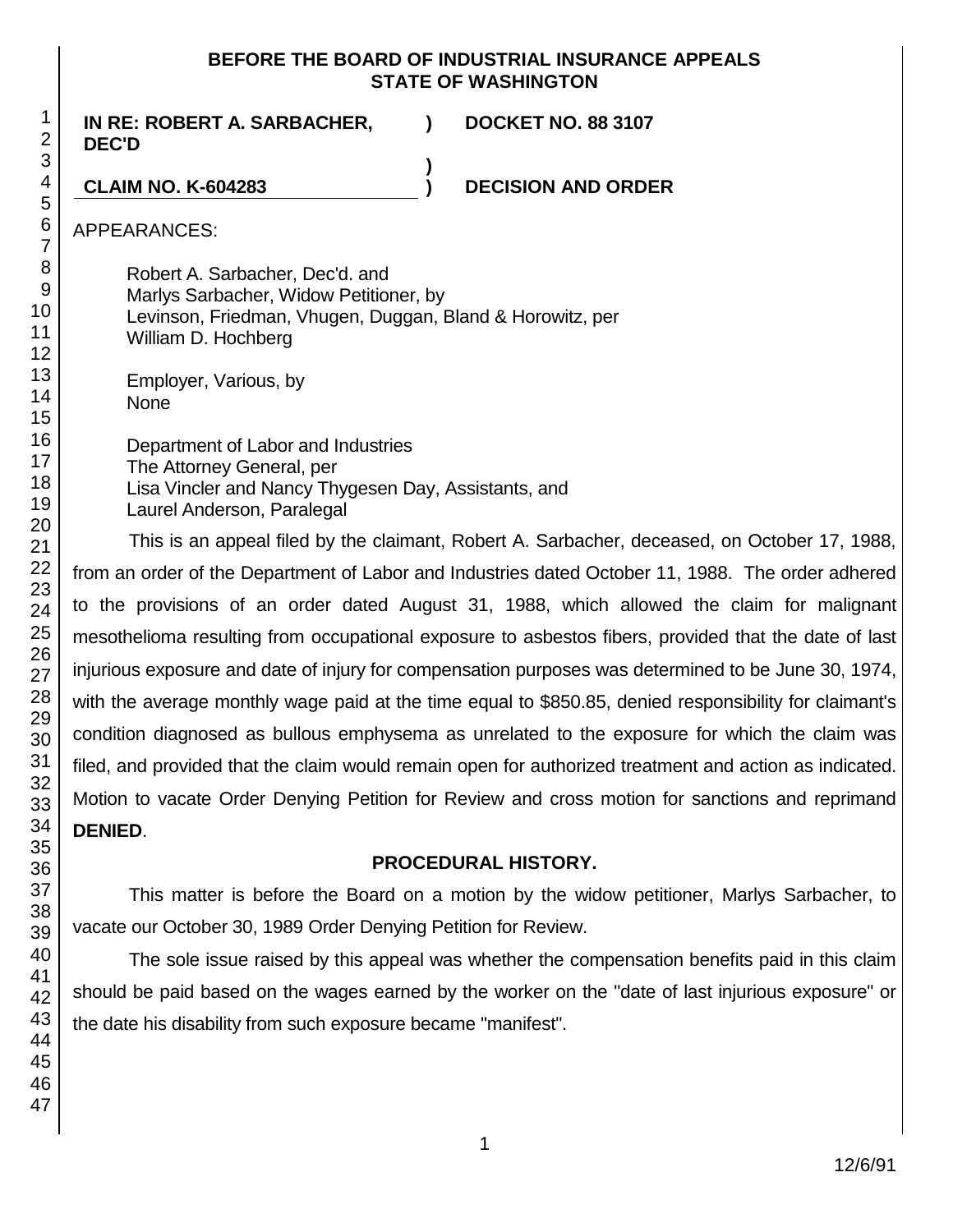A Proposed Decision and Order was entered on September 11, 1989 based on stipulated facts. The stipulation reflects that Mr. Sarbacher filed this claim on July 6, 1987. His last injurious exposure to asbestos was on June 30, 1974. He was diagnosed with malignant mesothelioma on October 30, 1987. Stipulation of Facts.

Our Industrial Appeals Judge reversed the decision of the Department, finding that the date of manifestation of disability should be used to determine the amount of benefits paid in this claim for occupational disease. In doing so, she followed the Board's most recent pronouncements on the issue. In re Kenneth Alseth, BIIA Dec., 87 2937 (1989); In re Otto Weil, BIIA Dec., 86 2814 (1987); In re Robert Wilcox, BIIA Dec., 69,594 (1986).

Thereafter, at the request of the Department, the Board extended to October 24, 1989 the time for filing Petitions for Review. We subsequently received the Department's Petition for Review on October 9, 1989. On October 30, 1989 we entered our Order Denying Petition for Review, thus making the Proposed Decision and Order the final order of this Board. Thereafter, on February 27, 1990, the widow petitioner filed a motion to vacate our Order Denying Petition for Review. The motion was brought under CR 60(b)(1) and (11) "based upon a mistake and inadvertence of the parties". Claimant's Motion for Vacation of Order.

In his affidavit in support of the motion, the attorney for the widow petitioner, William D. Hochberg, states that he reviewed his files in order to determine that the date of manifestation would actually result in a higher compensation rate for his clients. This review was presumably done after the Proposed Decision and Order was entered, as he states:

> This process was in part necessary because of the fact one would litigate the use of date of injury, as opposed to the date of manifestation, without really knowing what the actual effect would be in terms of compensation rates.

Affidavit of William D. Hochberg, p. 2.

The attorney states that he called Linda L. Hart, an employee of the Department, on October 24, 1989 to confirm that the date of manifestation would produce a higher rate of compensation. She told him that it would and confirmed this in a letter dated October 25, 1989. Specifically, she stated: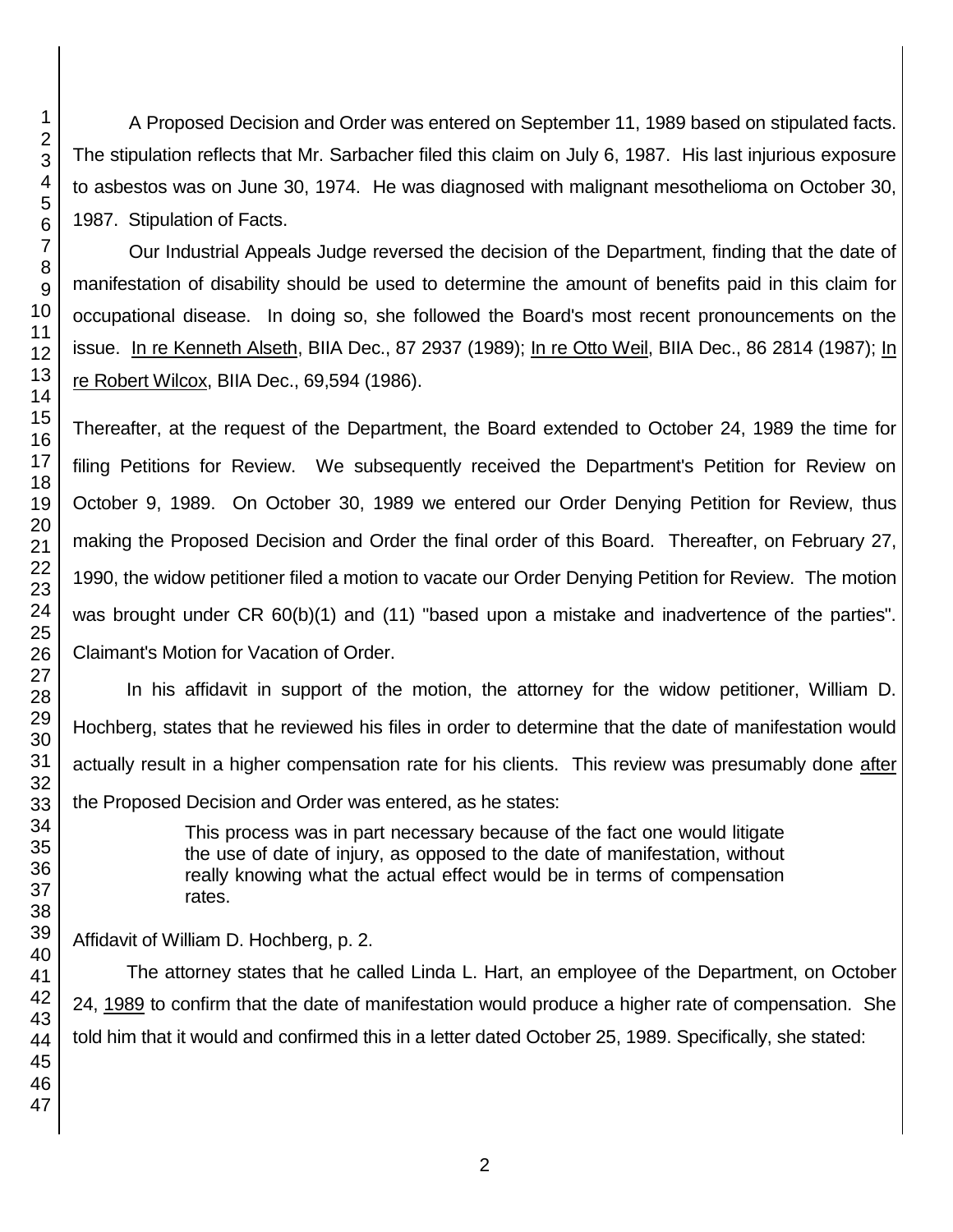l

If we had been able to use the date the condition required treatment, 8-15- 86, Mr. Sarbacher's monthly compensation rate would have been \$1096.52 [as opposed to \$574.75], based on his 1979 earnings of \$18,414.71.<sup>1</sup>

Hart letter dated October 25, 1989.

The "mistake" upon which the widow petitioner seeks to vacate our final order was set forth in

the attorney's affidavit as follows:

The mistake is obvious in that the Department and I failed to account for the social security offset involved in this claim. Unfortunately, I relied on the October 25, 1989 letter as a basis to insure that Mrs. Sarbacher would receive the most benefits possible based upon her husband's wages. This was an unfortunate mistake of fact. Obviously, if either the Department or I realized that the Sarbachers would be receiving the maximum compensation rate, but for the social security offset, I would not have appealed the Department order. If there was not an appeal of the original Department order, Mrs. Sarbacher would now be receiving the maximum compensation rate possible in her claim.

Affidavit of William D. Hochberg, pp. 2-3.

The widow petitioner asks "that the Board Order by vacated and that the original Department order be affirmed and that the appeal be dismissed."

In response to the widow petitioner's motion, the Department, on April 23, 1990, objected and filed a cross motion for sanctions and reprimand. The Department objected to the motion on its merits for the reason that the mistake, if any, was due to Mr. Hochberg's inexcusable neglect in not determining, in a timely manner, the effect his appeal would have on his clients. The Department has moved for sanctions only in the event the Board grants the motion to vacate. Attorney's fees are sought both for defending the department's order and defending against the motion to vacate. Reprimand of Mr. Hochberg is sought, pursuant to WAC 263-12-020(5)(a), for the reason that Mr. Hochberg had ex parte contact with the Department's employee, Ms. Hart, in violation of Rule 4.2 of the Rules of Professional Conduct.

 $1$  If is unclear what, if any, relevance the 1986 and 1979 dates would have in determining the level of benefits under either a date of manifestation or date of last injurious exposure theory. The parties had stipulated that the date of last injurious exposure was 1974 and the date of manifestation was 1987. Even under Department rules applicable to post-1988 claims, the last wage paid is only relevant where the worker ceased employment for reasons other than voluntary retirement. WAC 296-14-350(3)(b).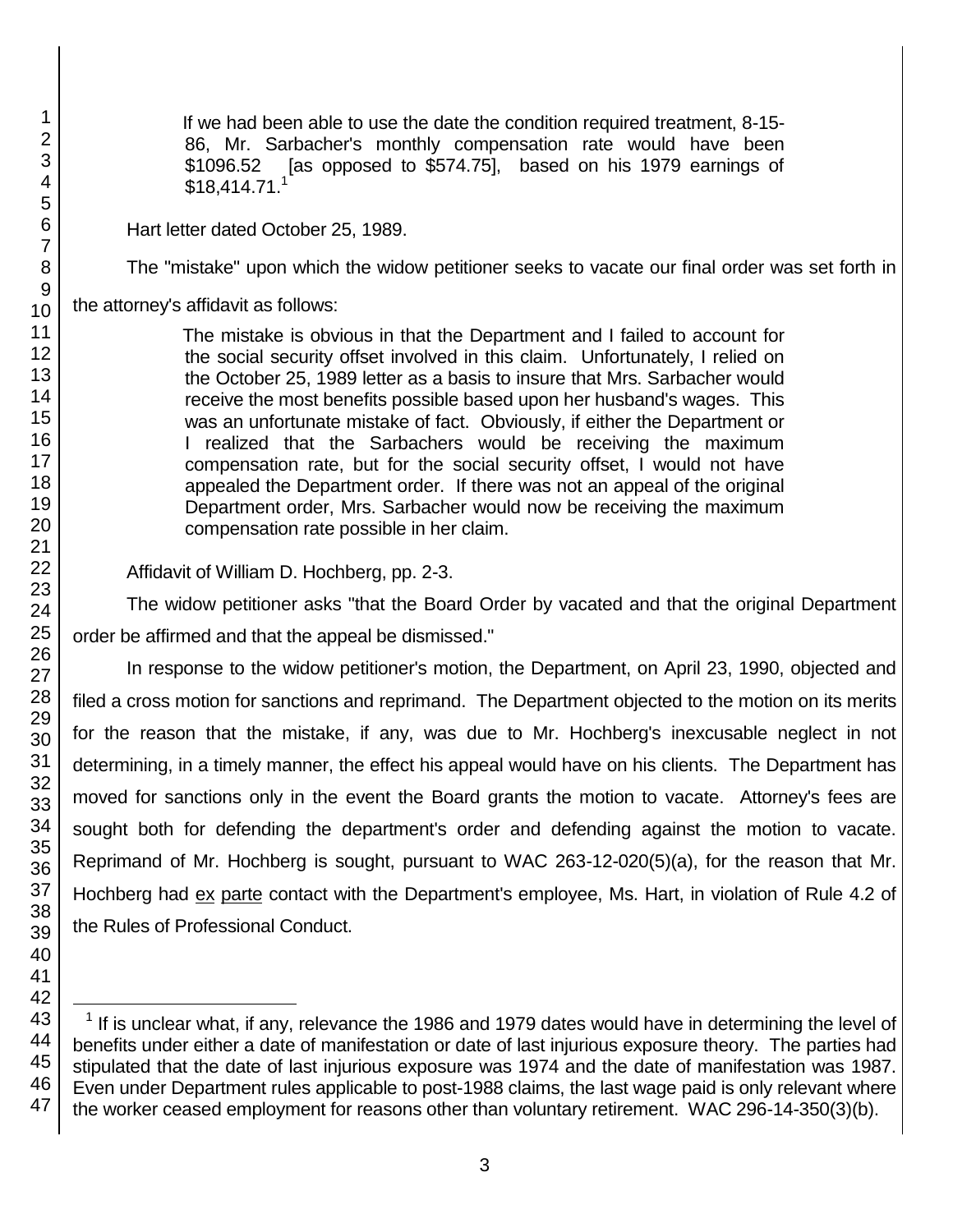The widow petitioner has filed a motion for substitution as the proper party to this appeal, the worker having died on October 10, 1989. The motion to substitute is granted. The attorney for the widow petitioner also denies the allegation that he had engaged in ex parte contact with a Department employee without the consent of the Office of the Attorney General. He explained that he was given permission to do so by the Assistant Attorney General then representing the Department, and further, that the subject matter of the conversation did not relate to this pending litigation.

A hearing was held on the motions on April 30, 1990. At the hearing the attorney for the widow petitioner explained that it was the practice of the Department to apply the date of last injurious exposure for determining benefit rates. The Board, on the other hand, applied the date of manifestation. This would allow workers "to play both sides of the isle", by choosing to appeal to the Board only when it would be financially advantageous to do so. 4/30/90 Tr. at 13.

Initially, the widow petitioner's attorney alleged that the date of manifestation resulted in a lower benefit amount because of the social security offset. He has since explained that the lesser rate is due to variations in cost-of-living adjustment multipliers since 1974. Hochberg letter dated May 10, 1990. The actual differences in the compensation rates are not clear from this record, nor are the mechanics of how each would be computed. It is still not clear, for example, what impact, if any, the social security offset would have on the compensation rate under the "date of manifestation" rule.

The Department, however, after implementing our prior decision of October 30, 1989, has established an overpayment of compensation in the amount of \$5,316.01. Department Order dated December 21, 1989. This decision is still pending at the Department and we specifically do not, and cannot, pass on whether the amount of alleged overpayment is correct or incorrect. The issue of the actual dollar amount of monthly benefits payable is not before us. Suffice to say that application of the "date of manifestation" rule in this case may not have been financially advantageous to either the deceased worker or his surviving spouse.

### **DECISION**

The widow petitioner does not seek to set aside our decision for the reason that it is wrong. There is no question but that the "date of manifestation" is the proper date to use in calculating benefits in this occupational disease claim. Dep't of Labor & Indus. v. Landon, 117 Wn.2d 122 (June 27, 1991). Further, that is the date which must be used for calculating the widow petitioner's benefits as well as the worker's. In re William Kilpatrick, Dec'd., Dckt. No. 89 5200 (April 3, 1991). Rather, she wants to take advantage of the date of last injurious exposure which the Department continued to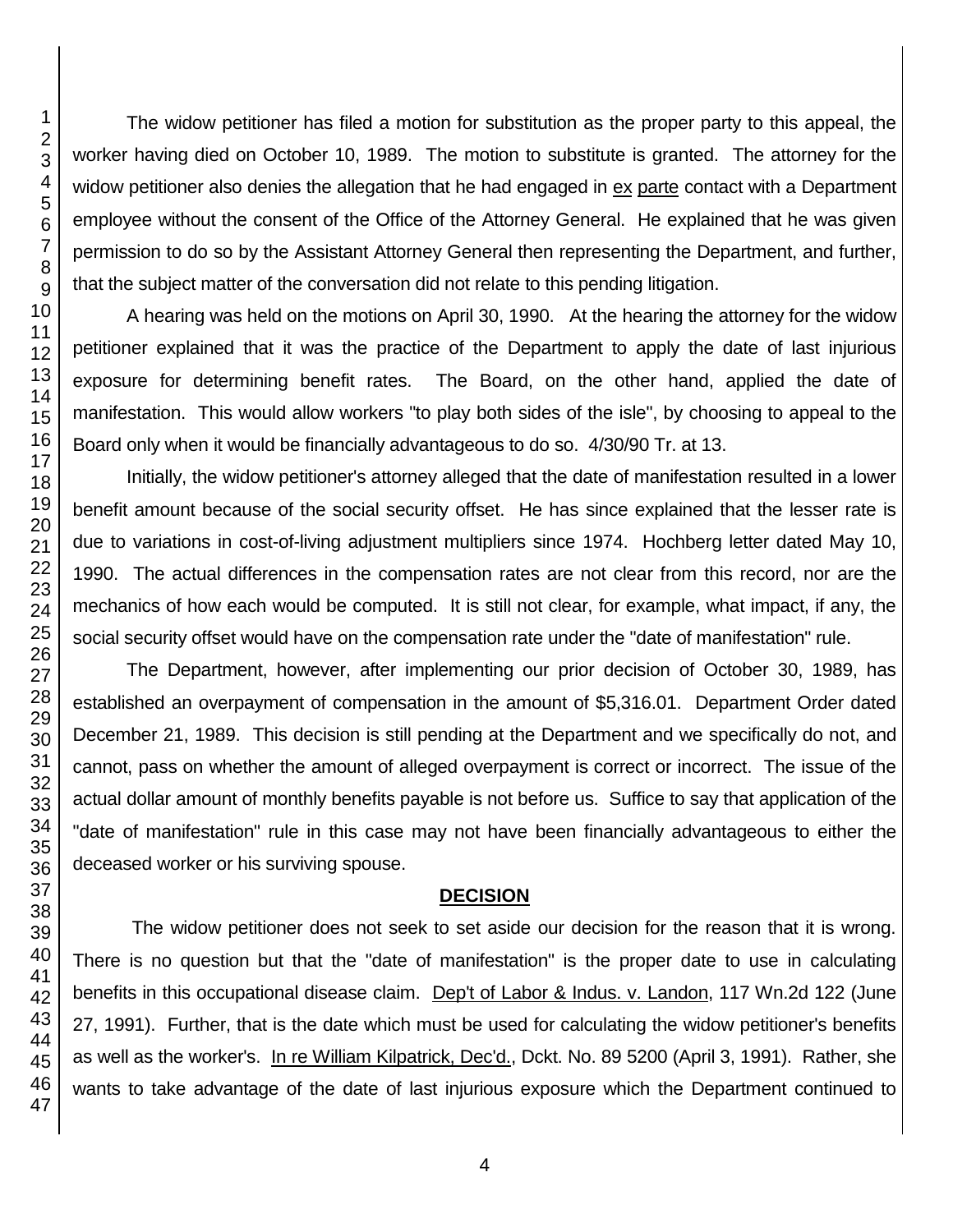apply prior to Landon, contrary to our pronouncements in Wilcox, Weil, and Alseth, supra. In effect, she wants the opportunity to dismiss her appeal and thereby obtain the financial benefits of the Department's incorrect application of the law. Having previously decided that the "date of manifestation" should determine the calculation of benefits in this claim, and that decision having been determined to be correct by the Supreme Court's Landon decision, we are not inclined to vacate our order of October 30, 1989 for the reasons alleged in the motion to vacate. The motion to vacate that order is denied.

We need not decide at this juncture whether or to what extent pre- Landon Department decisions applying the "date of last injurious exposure" rule are subject to later modification. We will assume that had the claimant dismissed this appeal before we had entered our final order, the Department would have continued to pay benefits according to "date of last injurious exposure" calculations.

The attorney for the widow petitioner would have us believe that, but for the representations by Ms. Hart, he would not have pursued this appeal. Yet those representations, which we assume to be at least partially erroneous, were made almost a year after the attorney filed the appeal! Further, we note that the telephone conversation between Mr. Hochberg and Ms. Hart occurred on the very last day for filing Petitions for Review. Her letter was not sent until after the time for filing a Petition for Review had passed. It is therefore difficult to imagine that Mr. Hochberg actually relied upon this mistaken information to his clients' detriment. The "mistake", if any, was on Mr. Hochberg's part in failing to timely and diligently determine whether his pursuit of the appeal he filed was likely to be of financial benefit to his client.

Clearly, Mr. Hochberg understood that benefits based on the "date of last injurious exposure" may in some cases exceed those calculated according to the "date of manifestation". Yet there is nothing in the record to suggest that at any time prior to the entry of the Proposed Decision and Order he had conducted an investigation of facts necessary to determine if that was the situation in the case here. He had ample opportunity to inquire or conduct discovery or obtain stipulations necessary to ascertain the applicable benefit rates under either the "date of manifestation" or "date of last injurious exposure" rules. The failure to determine the financial consequences of the different benefit rates in a timely fashion does not constitute a "mistake" or "excusable neglect" which would justify vacating our final order under CR 60.